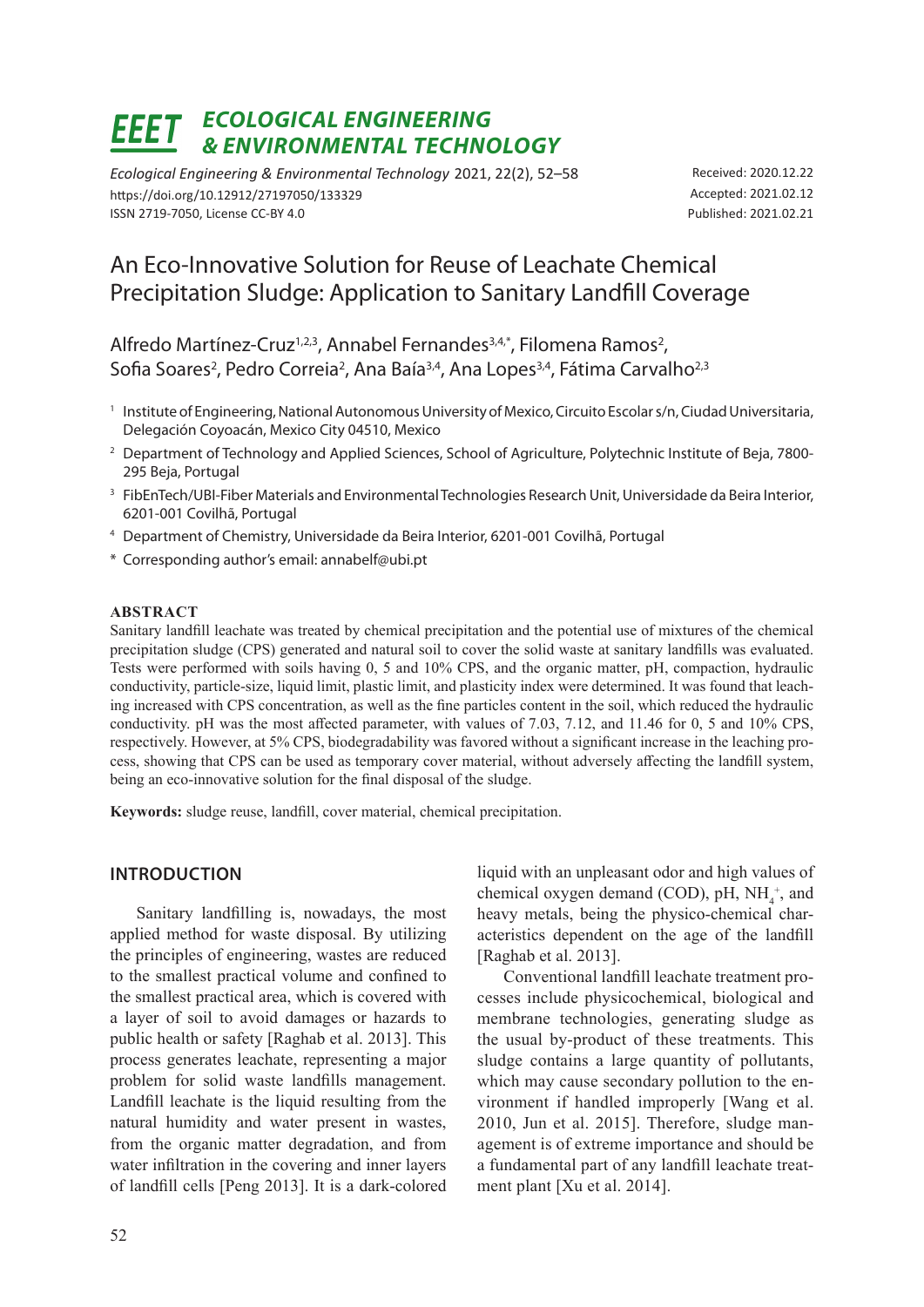For sanitary landfilling process, a large amount of cover materials is required to cover the wastes. Soil mixed with sludge can be an alternative to traditional cover materials. In fact, the pollution caused by the sludge can be prevented in a closed landfill system [Jun et al. 2015]. Typically, cover systems can be divided into temporary cover (including daily cover and interim cover) and final cover. The main purpose of the temporary cover is to reduce the rain infiltration and prevent the wastes from being exposed to rain [Kamon et al. 2002]. Figure 1 shows the construction criteria for the cover systems recommended by the United States Environmental Protection Agency, which states that the recommended hydraulic conductivity in barrier layer in a cover system for a municipal landfill must be less than or equal to  $1\times10^{-5}$  cm·s<sup>-1</sup> [Kamon et al. 2002].

Li et al.  $(2003)$  and Jun et al.  $(2015)$  suggested that the temporary cover in a sanitary landfill should enable the leachate recirculation, ensuring, at the same time, uniform degradation and waste stability. Alternative daily cover materials are suggested in the Standard Guide for Evaluation and Selection of Alternative Daily Covers for Sanitary Landfills [ASTM 2005], which includes foams, spray-on slurries, geosynthetics, and indigenous materials (such as sludge, ash, and shredded tires), with different levels of permeability [Jun et al. 2015].

The use of dewatered sludge as temporary landfill cover material is also an option that has been widely studied [Jiao 2007, Zhou and Wu 2011, Chen et al. 2013]. Still, there is a lack of deep understanding of the interaction between the soil, the sludge, and the rain water [Li 2006, Yang et al. 2012]. During the operation and after the closure of the sanitary landfill, the temporary cover is soaked into the leachate.

The aim of the present study was to evaluate the possibility of using chemical precipitation sludge (CPS) mixed with natural soil as an aggregate for temporary cover material at a sanitary landfill. The CPS was obtained from a basic chemical precipitation (BCP) treatment of the sanitary landfill leachate. The effectiveness of the CPS reuse was accessed and discussed.

## **Materials and methods**

The sanitary landfill leachate samples were collected from the entrance of a stabilization lagoon at the non-hazardous waste sanitary landfill of Association of Municipalities of Central Alentejo (AMCAL), located in Vila Ruiva, Cuba Municipality, Beja District, Portugal.

The leachate sample was treated by a basic chemical precipitation process [Ramalho 2015], through addition of 160 mL of a 200 g·L−1 aqueous calcium oxide solution to 1 L of leachate, at constant stirring of 300 rpm, for 40 min. A sedimentation period of two hours followed precipitation, to separate sludge from the supernatant. The obtained CPS was then dried under ambient conditions to dehydrate. CPS was characterized through electrical conductivity, pH, total solids, volatile solids, total Kjeldahl nitrogen (TKN), and  $NH_4^+$ -N determinations, according to the Standard Methods for the Examination of Water and Wastewater [APHA 2012].

CPS was mixed with the soil utilized as temporary cover material at the sanitary landfill of AMCAL. Different CPS mass concentrations were studied, namely 0, 5 and 10%.

Surface soil sampling was performed in accordance with the ISO 18400-101:2017 standard [ISO 2017]. The soil was classified according to the Unified Soil Classification System using the



**Fig. 1.** Construction criterion for cover systems recommended by USEPA (adapted from Kamon et al. 2002)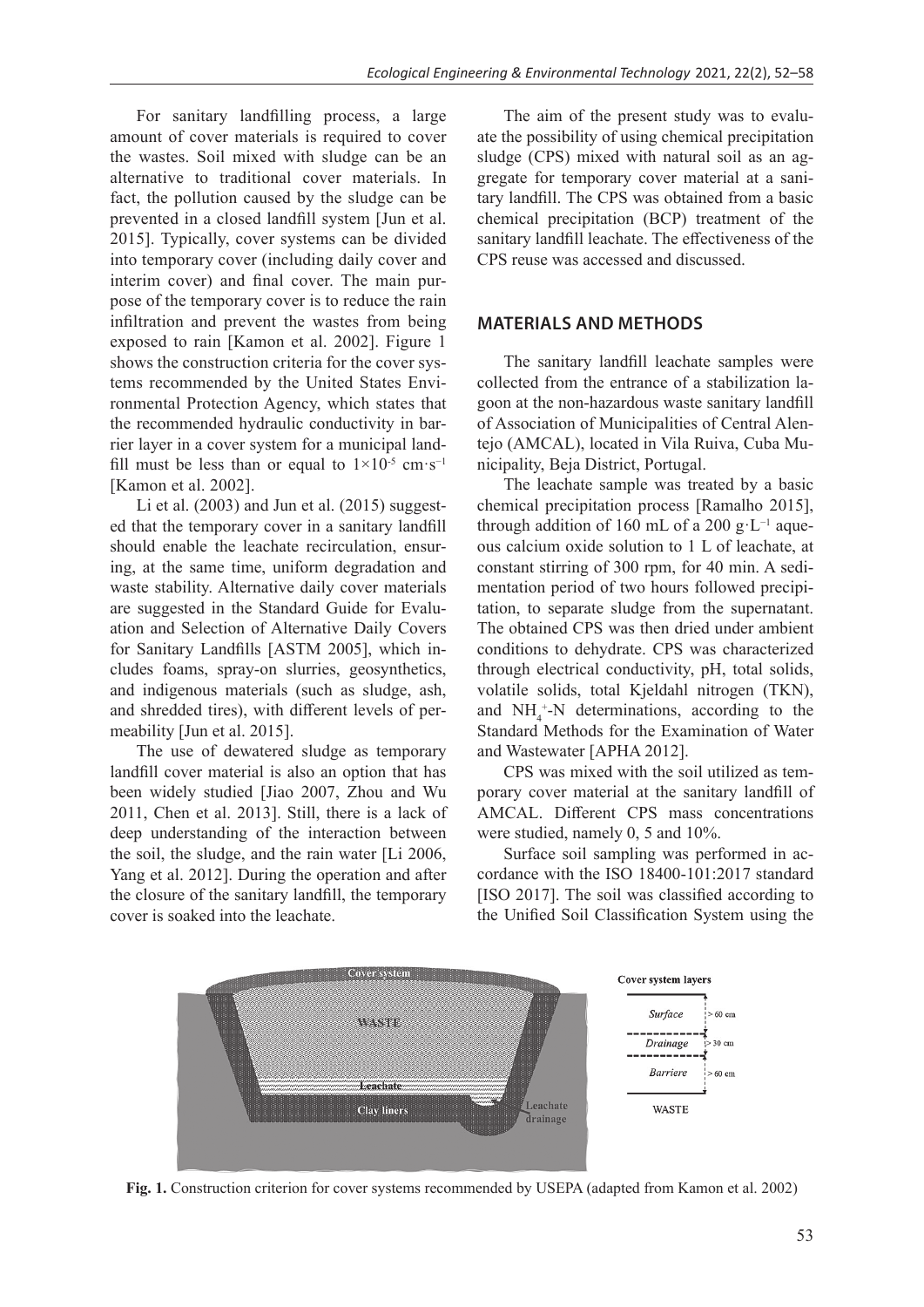Standard Practice for Classification of Soils for Engineering Purposes ASTM D2487 [ASTM 2017a], based on laboratory determinations of particle-size characteristics, liquid limit, plastic limit, and plasticity index. Grain size distribution was determined according to the Standard Test Method for Particle-Size Analysis of Soils ASTM D- 422 [ASTM 2007]. The determinations of liquid limit, plastic limit, and plasticity index, were performed according to the ASTM D4318- 10 standard [ASTM 2010]. The organic matter content was determined by the Walkley and Black method [Galantini et al. 1994]. The pH was determined according to the EPA 9045D method, outlined by the United States Environmental Protection Agency [U.S. EPA 2004].

The compaction and hydraulic conductivity characteristics of the soil and soil+CPS mixtures were also determined. The compaction method, used to determine the relationship between molding water content and dry unit weight of soils, followed the ASTM D698-12e2 standard, using the Standard Effort [ASTM 2017b]. The hydraulic conductivity of the saturated porous was analyzed according to the ASTM D 5084–03 standard [ASTM 2016]. Three replicates were performed for each determination.

In order to evaluate the possible mobility of contaminants, present in the cover material by the introduction of CPS, the leaching tests were performed based on the Standard EPA Test Method 1312 [U.S. EPA 1994]. Batch-type experiments were run at laboratory scale, using ASTM type II reagent water as extraction fluid, for a period of 48 hours of leaching. The liquid phase was analyzed through pH, electrical conductivity, oxidation-reduction potential, absorbance at 254 and 410 nm, COD, biochemical oxygen demand  $(BOD<sub>5</sub>)$ , total and calcium hardness, total and phenolphthalein alkalinity,  $Cl^-$ ,  $SO_4^{2-}$ , and  $NH_4^{+}$ -N determinations, performed in triplicate. All the determinations were performed according to the

**Table 1**. Characterization of the chemical precipitation sludge used in the study

| Parameter                                             | Mean value ±<br>Standard deviation |  |
|-------------------------------------------------------|------------------------------------|--|
| pH                                                    | $12.40 \pm 0.02$                   |  |
| Electrical conductivity, $mS \cdot cm^{-1}$           | $28.5 \pm 0.2$                     |  |
| Total solids, %                                       | $98 \pm 1$                         |  |
| Volatile solids, %                                    | $11 \pm 1$                         |  |
| Total Kjeldahl nitrogen, g·kg <sup>-1</sup>           | $2.0 \pm 0.2$                      |  |
| $N-NH_{\scriptscriptstyle{A}}^+$ , g·kg <sup>-1</sup> | $0.15 \pm 0.02$                    |  |

Standard Methods for the Examination of Water and Wastewater [APHA 2012].

# **Results and discussion**

Table 1 presents the characterization of the CPS obtained from the sanitary landfill leachate basic chemical precipitation treatment.The high pH value presented was due to the calcium hydroxide formed by the reaction of calcium oxide with water in the BCP process. The electrical conductivity result indicated the CPS high salinity. The relationship between  $NH_4^+$ -N and TKN was 7.5% and, when compared to the same relationship for the raw leachate (88%), suggests a good  $NH_4^+$ -N removal during BCP.

The soil sample from the AMCAL landfill site, utilized in this study for CPS+soil mixtures, was composed of 65.71% gravel, 22.95% sand, 6.94% silty and 4.4% clay. According to the Unified Soil Classification System [ASTM 2017a], the soil used in the present study is classified as clayey gravel with sand, gravel-sand-clay mixtures, group symbol GC. Particle-size distribution of the analyzed sample is presented in Figure 2 and the soil analysis is presented in Table 2. An important fact to highlight is the absence of organic matter in the soil. Additionally, the pH value indicates a neutral soil.

For the different CPS concentrations utilized, the optimum moisture content to achieve the maximum density, resulting from the compaction tests, were  $8.6 \pm 0.1\%$ ,  $9.9 \pm 0.2\%$  and  $10.8 \pm 0.2\%$  for 0, 5 and 10% CPS, respectively (Fig. 3). Regarding the hydraulic conductivity of the compacted samples with the optimum moisture content (Proctor test, for maximum density), the obtained results were  $4.6 \pm 0.1$ ,  $3.2 \pm 0.1$  and  $1.3 \pm 0.1 \times 10^{-6}$  cm·s<sup>-1</sup>, for 0, 5 and 10% CPS, respectively. The increase in CPS concentration increases the content of fine particles in the soil, increasing the optimum

**Table 2**. Characterization of the soil used as daily cover at AMCAL sanitary landfill site

| Parameter        | Mean value |  |  |
|------------------|------------|--|--|
| pH               | 6.9        |  |  |
| Organic matter   | 0.1%       |  |  |
| Liquid limit     | 32%        |  |  |
| Plastic limit    | 23%        |  |  |
| Plasticity index | 9%         |  |  |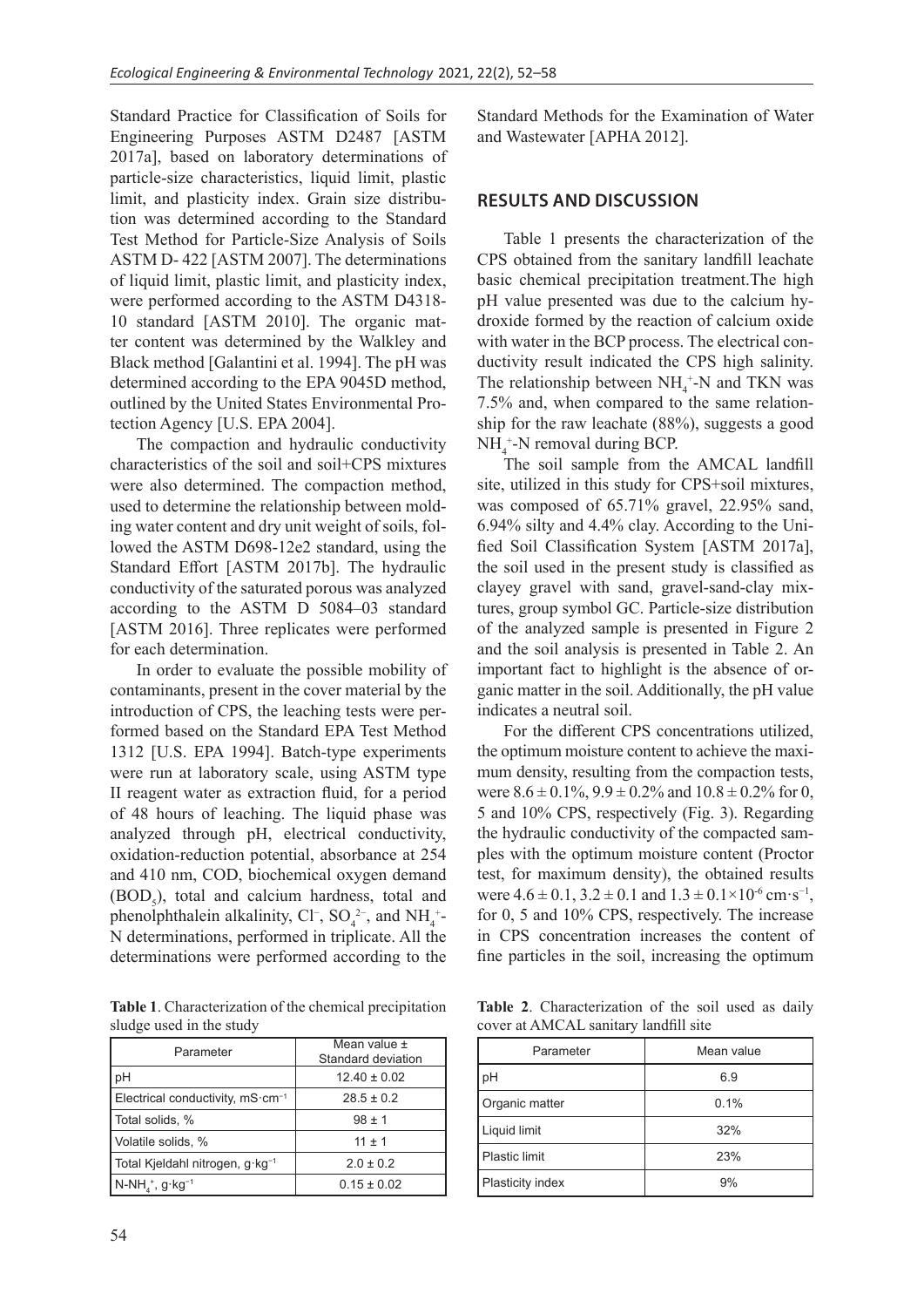

**Fig. 2.** Particle-size analysis of the soil used as daily cover at AMCAL sanitary landfill site



**Fig. 3.** Compaction test results obtained for the different CPS concentration in soil

moisture content and reducing the hydraulic conductivity, as reported by Rico and del Castillo (1992). For all the CPS concentrations studied, the hydraulic conductivity results were within the limits recommended by USEPA, with values below 1×10<sup>-5</sup> cm·s<sup>-1</sup> [Kamon et al. 2002].

The addition of CPS to the soil increases the content in particles with dimensions smaller than 0.002 mm, allowing a similar effect to the clay, which is assumed to have a significant capacity to improve plasticity and soil compaction conditions which act in the same way as clay, with a significant capability for modifying the compaction conditions of the soil [Safari and Bidhendi 2007]. Compaction is a mechanical process that, through repeated and rapid application of loads to the soil, leads to a decrease in its volume and, consequently, to a decrease in the void index and an increase in dry weight. This reduction in volume results essentially from the expulsion of air from the voids of the soil, without any significant change in the water content or change in the volume of the solid particles during the process. When applying a particular compaction energy, the resulting specific mass is a function of the moisture content that the soil contains. When compacted with a low moisture content, the friction between particles is very high and no significant void reduction is achieved. In compaction with higher moisture contents, water acts as a lubricant between the particles that slide between them, accommodating themselves in a more compact arrangement.

The mixtures of soil+CPS, with different CPS contents were submitted to leaching tests and results are presented in Table 3. The addition of CPS to the soil resulted in a pH increase in the resulting leachate, mainly at 10% CPS. The negative value found for the oxidation-reduction potential, at 10% CPS, is consistent with a reducing medium, which is alkalized by the generation of OH- ions. Reactions such as the reduction of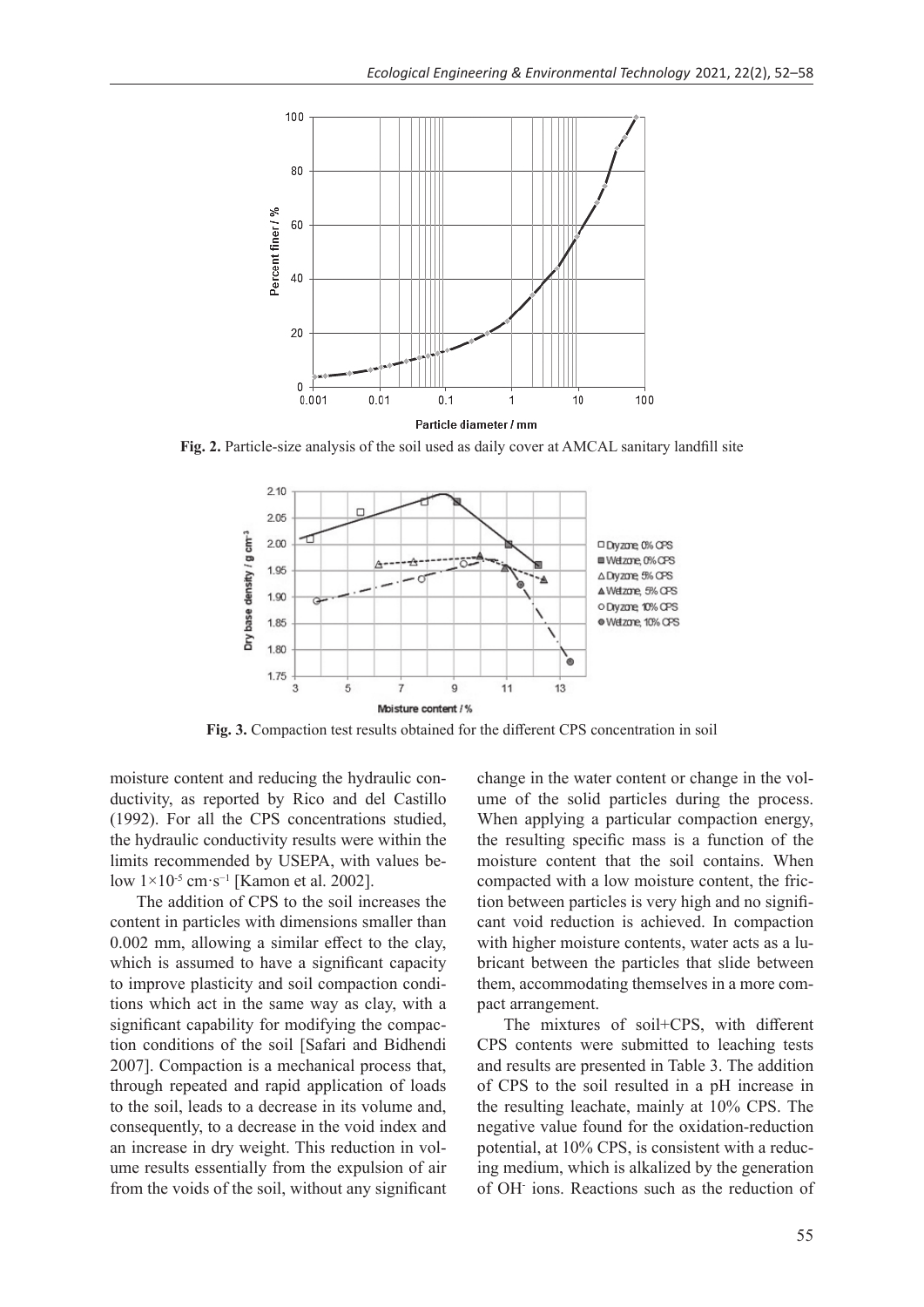| Parameter                                                        | CPS concentration in soil |                   |                   |
|------------------------------------------------------------------|---------------------------|-------------------|-------------------|
|                                                                  | $0\%$                     | 5%                | 10%               |
| pH                                                               | $7.03 \pm 0.03$           | $7.12 \pm 0.03$   | $11.46 \pm 0.07$  |
| Oxidation-reduction potential, mV                                | $186 \pm 4$               | $172 \pm 2$       | $-25 \pm 1$       |
| Absorbance at 254 nm (dilution 1:50)                             | $0.012 \pm 0.002$         | $0.017 \pm 0.001$ | $0.032 \pm 0.001$ |
| Absorbance at 410 nm                                             | $0.066 \pm 0.001$         | $0.071 \pm 0.001$ | $0.093 \pm 0.001$ |
| Chemical oxygen demand, mg $L^{-1}$                              | $245 \pm 2$               | $263 \pm 8$       | $498 \pm 2$       |
| Dissolved chemical oxygen demand, mg·L-1                         | $68 \pm 1$                | $104 \pm 7$       | $374 \pm 4$       |
| Biodegradability index                                           | 0.11                      | 0.21              | 0.13              |
| Biochemical oxygen demand, mg·L-1                                | $27 \pm 2$                | $56 \pm 2$        | $67 \pm 3$        |
| Total alkalinity, mg·L <sup>-1</sup> CaCO <sub>3</sub>           | $238 \pm 8$               | $340 \pm 9$       | $626 \pm 13$      |
| Phenolphthalein alkalinity, mg·L <sup>-1</sup> CaCO <sub>2</sub> | Not detected              | Not detected      | $408 \pm 11$      |
| $Cl^-$ , mg $·L^{-1}$                                            | $15 \pm 3$                | $122 \pm 2$       | $460 \pm 5$       |
| $SO_4^{2-}$ , mg·L <sup>-1</sup>                                 | $11.7 \pm 0.2$            | $15.1 \pm 0.1$    | $27.1 \pm 0.2$    |
| $NH4+-N, mg·L-1$                                                 | $0.19 \pm 0.08$           | $0.23 \pm 0.08$   | $0.9 \pm 0.2$     |
| Electrical conductivity, mS·cm-1                                 | 232                       | 513               | 2165              |
| Total hardness, mg·L <sup>-1</sup> CaCO <sub>3</sub>             | 47.1                      | 94.2              | 306.1             |
| Calcium hardness, mg·L-1 CaCO <sub>3</sub>                       | 19                        | 57                | 254               |

**Table 3**. Results of the leaching tests utilizing different CPS concentrations

sulfate and the generation of methane, both wanted in the landfilling process, are favored under these conditions. The absorbance results at 410 nm indicate an increase in color intensity with CPS concentration. Similarly, the content in high molecular weight compounds, with high degree of aromaticity and phenolic groups, directly related with the absorbance at 254 nm, increased with CPS concentration. In fact, all the analyzed parameters increased their values with CPS concentration, mainly when CPS concentration was changed from 5 to 10%.

CPS addition to the soil increases the electrical conductivity and the total and calcium hardness. Again, this increase is more pronounced when the CPS concentration is raised from 5 to 10%. The increase in hardness can be attributed to the calcium present in the CPS, from the calcium hydroxide addition during the chemical precipitation process. The increase in electrical conductivity can also be explained by the presence of calcium, as well as other ionic species present in CPS, such as chloride and sulfate.

Regarding the biodegradability index (ratio between  $\mathrm{BOD}_5$  and COD, BI) of the leachates obtained from the leaching tests, the highest BI was found for the mixture soil  $+$  CPS-5%, with an increase of 91% compared to the soil without sludge. This result indicates that the addition of CPS at 5% has a positive effect on the biodegradability of the leachates that will

be generated in the landfill, favoring the landfill system.

Attending to the results described, it can be concluded that CPS can be successfully employed as an aggregate for the cover material in landfill sites. Although there is an increase in pH and dissolved solids, there is no negative impact on the landfill operation.

The AMCAL landfill produces, during rainfall season, up to 50  $m<sup>3</sup>$  per day of leachate [Figueira 2009]. Considering that each liter of treated leachate generates 27.8 g of CPS [Ramalho 2015], approximately 1390 kg of CPS would be produced per day. Applying a mixture of soil + CPS-5% would lead to, approximately, 27,800 kg of cover material per day, which, according to Ramalho (2015), ensures the total integration of the sludge produced in to the landfill system, providing an innovative alternative for its use.

### **Conclusions**

The soil used in this study as covering material was clayey gravel with sand, with a low hydraulic conductivity when compacted ( $\leq 1 \times 10^{-5}$ ) cm·s−1), according to the recommended for a correct sanitary landfill operation. The addition of CPS to the soil used as cover material increased the pH and the optimum compaction humidity. However, this condition is compensated by the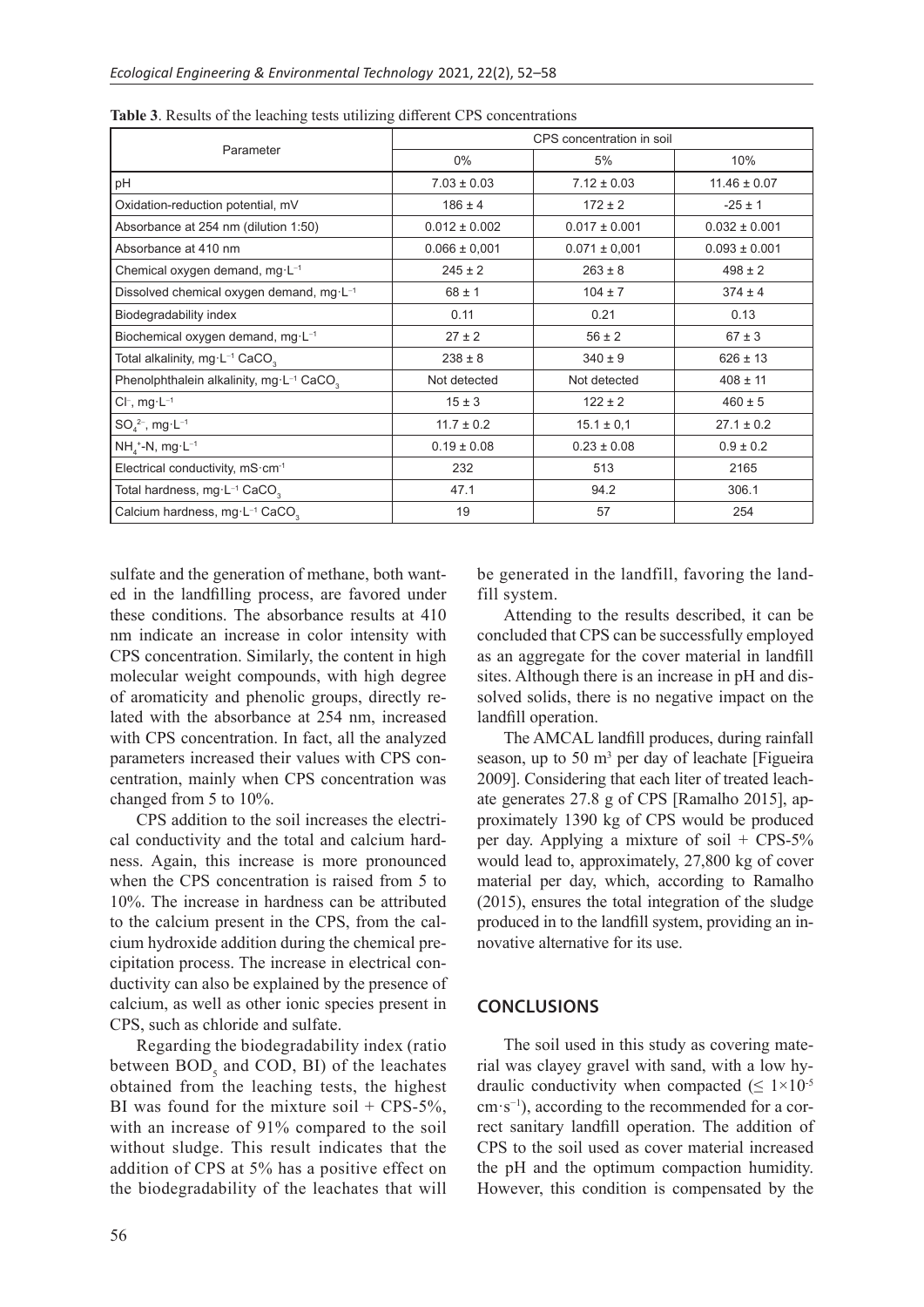reduction in the hydraulic conductivity, so that the increase in humidity will not affect the correct operation of the landfill due to runoff, although it is necessary to have a good system drainage on the surface to avoid waterlogging.

CPS addition to the cover material also led to an increase of fine material, which acts in the same way as if it was clay. It assumes a structure in the form of panels, with hollow stacks between them, allowing the compaction.

The mixture of soil+CPS-5% presented the best results. It led to an increase of the biodegradability of the leachate, in the leaching test, without increasing the leaching process, as occurred in the case of the mixture of soil+CPS-10%.

The use of sludge as an aggregate for the temporary cover material does not negatively affect the landfill and can prevent the pollution problems caused by the sludge management. Thus, the addition of CPS to the soil usually utilized as cover material is an eco-innovative and environmentally friendly option that avoids poor sludge management and adverse effects of the landfill system.

#### **Acknowledgments**

The authors gratefully acknowledge the financial support received from Fundação para a Ciência e a Tecnologia, FCT, through the funding of the UID Fiber Materials and Environmental Technologies (FibEnTech), project UIDB/00195/2020, and the contract funding awarded to A. Fernandes.

### **References**

- 1. APHA 2012. Standard Methods for the Examination of Water and Wastewater, 12th ed. American Public Health Association, American Water Works Association and Water Environment Federation, Washington.
- 2. ASTM 2017a. Standard Practice for Classification of Soils for Engineering Purposes (Unified Soil Classification System) Standard ASTM D2487, in: ASTM Volume 04.08 Soil and Rock (I): D421-D5876.
- 3. ASTM 2017b. Standard Test Methods for Laboratory Compaction Characteristics of Soil Using Standard Effort (12 400 ft-lbf/ft3 (600 kN-m/m3)), in: ASTM Volume 04.08 Soil and Rock (I): D421- D5876. West Conshohocken.
- 4. ASTM 2016. Standard Test Methods for Measurement of Hydraulic Conductivity of Saturated Porous Materials Using a Flexible Wall Permeameter 1.
- 5. ASTM 2010. Standard Test Methods for Liquid Limit, Plastic Limit, and Plasticity Index of Soils D4318-10. Report 4, 1-14.
- 6. ASTM 2007. Standard test method for particle-size analysis of soils: ASTM D 422. ASTM International, 63, 1-8.
- 7. ASTM 2005. Evaluation and selection of alternative daily covers (ADCs) for sanitary landfills (D6523).
- 8. Chen P., Lin W.A., Zhan X.J., Yiang Y.Y. 2013. Influence of leachate soaking on strength and permeability of deeply dewatered. Rock and Soil Mechanics, 34, 337-341.
- 9. Figueira C.M. 2009. Evaluation of the operation of the leachate treatment station at the Villa Ruiva landfill and rehabilitation proposal. M.S. Dissertation, Faculty of Science and Technology, New University of Lisbon, Lisbon, Portugal.
- 10. Galantini J., Rosell R., Iglesias J. 1994. Determination of organic matter using the method of Walkley and Black in granulometric fractions of the soil. Soil Science, 81-83.
- 11. ISO 2017. Soil Quality Sampling. ISO 18400 101:2017. International Organization for Standardization.
- 12.Jiao Y.J. 2007. Study of sewage sludge of chongqing used as daily cover material in MSW landfill. MSc. Dissertation, Chongqing University, Chongqing, China.
- 13.Jun H., Feng L., Yong L., Xi-Lin C. 2015. Modified sewage sludge as temporary landfill cover material. Water Science and Engineering, 8, 257-262.
- 14. Kamon M., Inazumi S., Rajasekaran G., Katsumi T. 2002. Evaluation of waste sludge compatibility for landfill cover application. Soils and Foundations, 42, 13-27.
- 15. Li B., Liu D., Yang L. 2003. Selection of temporary cover materials for bioreactor landfills. Environmental Science & Technology, 26, 29-30.
- 16. Li L. 2006. Study on sludge solidification technology and heavy metal pollution control. Ph.D. Thesis, Hohai University, Nanjing, China.
- 17. Peng Y. 2013. Perspectives on technology for landfill leachate treatment. Arabian Journal of Chemistry, 10(2), S2567-S2574.
- 18. Raghab S.M., Abd El Meguid A.M., Hegazi H.A. 2013. Treatment of leachate from municipal solid waste landfill. HBRC Journal, 9(2), 187-192.
- 19.Ramalho M.S. 2015. Treatment of leachates by chemical precipitation, carbonation, and phytoremediation tuning. MSc. Dissertation, Beja Polytechnic Institute, Beja, Portugal.
- 20.Rico A., del Castillo H. 1992. Considerations on compaction of soils in transport infrastructure works. Ministry of Communications and Transportation of México, 2, 187-200.